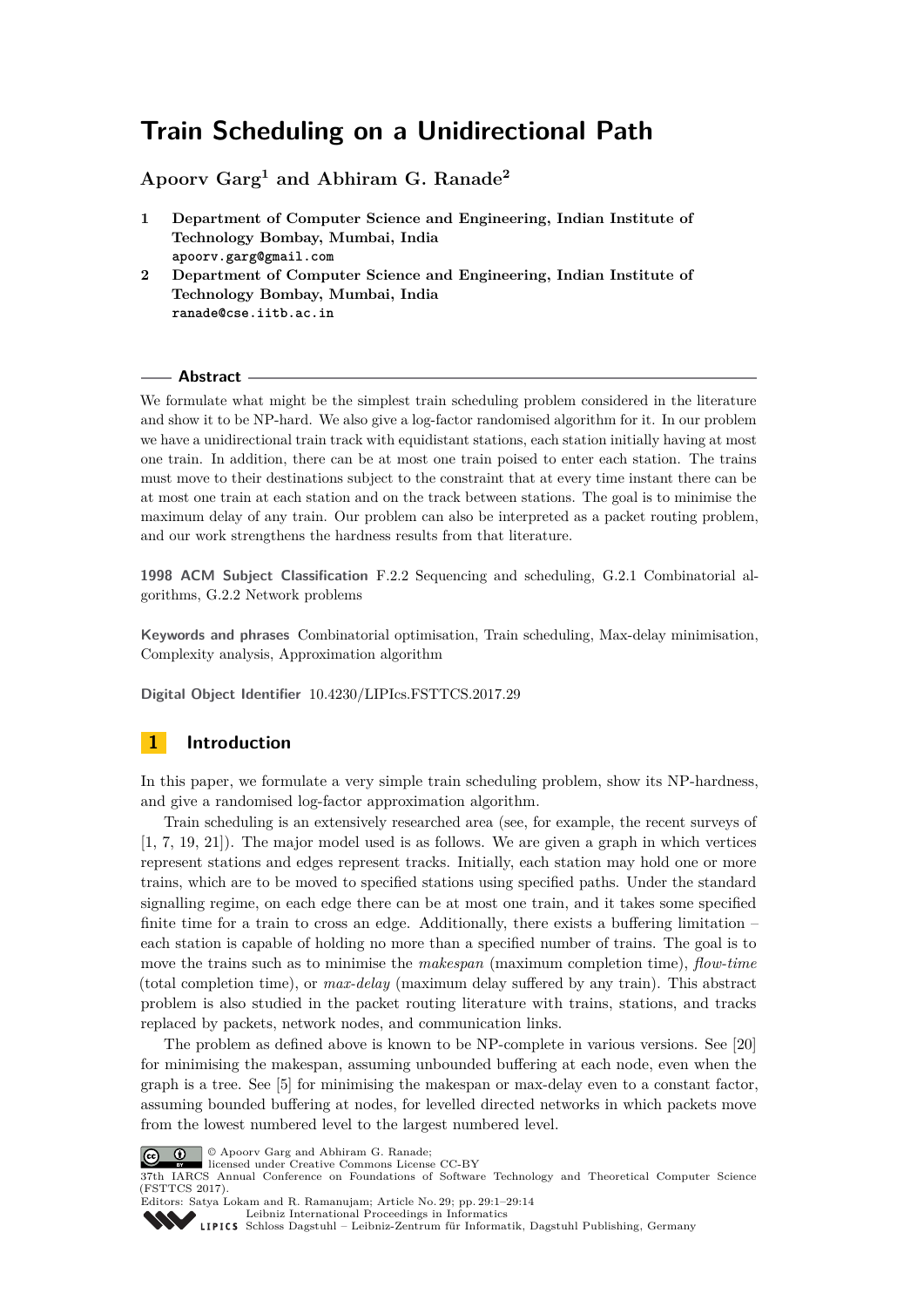### <span id="page-1-1"></span>**29:2 Train Scheduling on a Unidirectional Path**



**Figure 1** *The model network*

For general networks, constant factor approximation algorithms are known for minimising the makespan even with constant number of buffers at each node [\[14,](#page-12-3) [15,](#page-13-4) [24,](#page-13-5) [22\]](#page-13-6). For directed as well as undirected trees a 2-approximation of the optimal makespan can be obtained if we have an unbounded number of buffers in each node [\[20\]](#page-13-2). For unidirectional rings, in-trees, and out-trees, the optimal makespan can be obtained with unbounded buffers [\[16\]](#page-13-7). One recent study analyses the computational complexity of a specific train scheduling problem [\[10\]](#page-12-4). It models the problem of scheduling, with minimum makespan, several trains from opposite sides along a single bi-directional track with unbounded capacity at intermediate stations where trains can pass and cross each other. The problem is shown to be pseudo-polynomially solvable with equal train-speeds; however, with different speeds, it can be translated to a job-shop scheduling problem that is already strongly NP-hard.

Our concern in this paper is scheduling trains on a directed path, with trains allowed to enter or exit the path at any station. We consider minimising the max-delay, which we believe is more appropriate for train scheduling. The motivation for our study is twofold. First, large train networks are often broken into smaller networks for the purpose of managing them. These smaller networks often consist of a major trunk route with trains entering and exiting the route from and to branch lines. Each direction of the route is like the path network we consider. In addition, we are interested in a path network also because it is presumably the simplest network possible. Indeed, we further simplify the network – we assume that the inter-station distances, as well as the train speeds, are identical. We feel that we should figure out good theory for this elementary model before moving on to more complex ones. Finally, we note that there is also a large amount of experimental work on train scheduling using simulation, heuristics, integer linear programming, game theory, etc. [\[2,](#page-12-5) [3,](#page-12-6) [4,](#page-12-7) [6,](#page-12-8) [8,](#page-12-9) [11,](#page-12-10) [12,](#page-12-11) [17,](#page-13-8) [18,](#page-13-9) [23\]](#page-13-10). Our interest, as explained earlier, is different.

Outline of the paper is as follows. In Section [2,](#page-1-0) we formally define our problem. We also define in Section [3](#page-2-0) a *chain-hole view* of the movement of trains, which is useful in the exposition of our lower and upper bounds. In Section [4,](#page-4-0) we show that finding a schedule with minimum max-delay is NP-hard. In Section [5,](#page-6-0) we present a randomised algorithm that schedules trains such that the max-delay is within a log-factor of the optimal. Section [6](#page-11-0) concludes with directions for future work.

### <span id="page-1-0"></span>**2 The Train Scheduling problem**

We consider the network shown in Figure [1.](#page-1-1) It consists of :

- **1.** The *line* a sequence of  $N + 1$  stations labelled  $0, 1, \ldots, N$ , and unit-length directed links  $(s, s + 1)$  connecting every pair of consecutive stations *s* and  $s + 1$ .
- 2. The *branches* an *outer* (where a train waits before entering the line)  $w_s$  corresponding to each station *s*, and a unit-length link  $(w_s, s)$  connecting  $w_s$  to *s*.

Every station and outer has a capacity to hold at most one train at a time. A train takes unit time to move from one station to the next, or from an outer to its corresponding station. When there is no train at a station *s*, we say that there is a *hole* at *s*. When a train reaches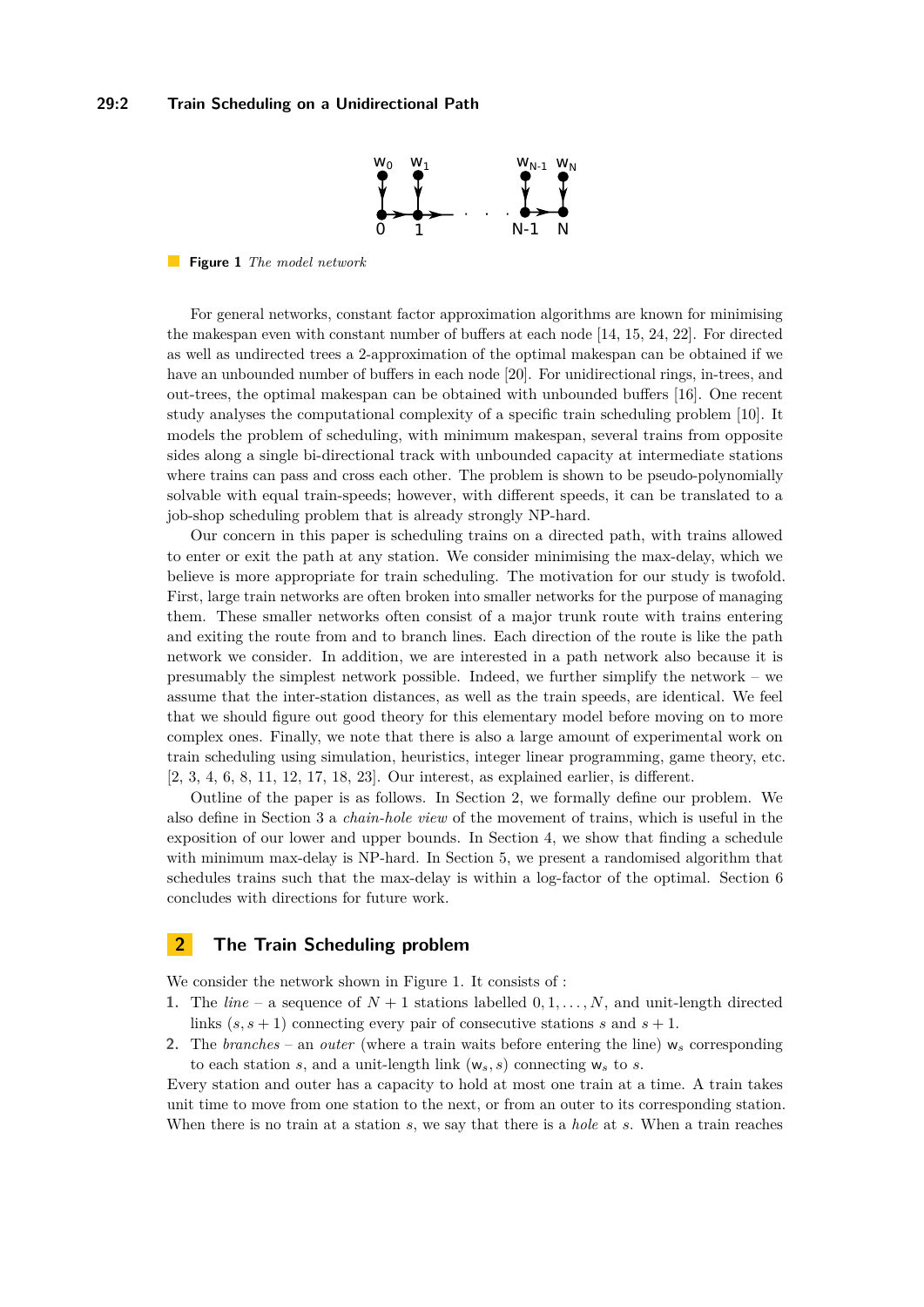

#### $\blacksquare$ **Figure 2** *Example of a hole-jump*

Boxes represent trains, circles represent holes. At time *t* − 1, there is a hole R at station *u*. During step *t*, train E moves from station  $v$  to  $v + 1$ , while the trains A, B, C, and D wait at their respective stations  $u + 1$  to  $v - 1$ . The hole thus appearing at station v at time t is considered to be the same as was present at station *u* at time  $t-1$ . We say that the hole jumped from *u* to *v* in step *t*.

its destination, it immediately *vanishes* (exits), leaving a hole at that station. Every train that is initially at a station is called an *internal train*, while every train that is initially at an outer is called an *external train*.

*Path of a train* consists of all nodes and links it visits during its journey, including the origin and the destination. Note that an external train has to *enter* the line (i.e., move from the outer to its corresponding station) before it can move on the line towards its destination. Therefore, while path-length of an internal train is just the distance from its origin to its destination, that of an external train is one unit more than the distance from its entry station to its destination. The event of an external train entering the line will be referred to as an *entry*, to distinguish it from a *movement* which will refer to the event of a train moving on the line from one station to the next.

An instance is defined by specifying (i) the number *N*, and (ii) destination of the train, if any, placed initially at each station and outer; the destination must of course be downstream of the initial position. In any schedule for movement of the trains to their destinations, the amount of time a train remains stationary is said to be its *delay*. The required output is a schedule such that *max-delay* – the maximum among the delays – is minimised.

The  $t^{\text{th}}$  *step* of the schedule denotes the unit time duration  $(t-1, t]$ . The *entry time* of an external train is the time when it entered the line. *Last-entry-time* of the schedule is the last time instant when some external train entered the line, i.e., the maximum among the entry times of external trains. Without loss of generality, we assume that after the last-entry-time, all the trains proceed to their destinations without further delays.

#### <span id="page-2-1"></span>**► Theorem 1.** In any schedule,  $(last-entry-time-1) \leq max-delay \leq last-entry-time$

**Proof.** No train waits after the last-entry-time, say *T*. Hence, the max-delay can be at most *T*. If an external train has suffered the maximum delay, then the max-delay is  $T-1$ . If every train that suffered the maximum delay is an internal train, then the max-delay is *T*. J

Hence, from now on, we will worry about minimising the last-entry-time.

### <span id="page-2-0"></span>**3 Chain-Hole view of schedules**

An external train can only enter a hole. Thus, it is useful to understand holes :

**Pre-existing holes.** Initially, as part of the input, we are given some *pre-existing* holes on the line. In addition, it will be convenient to assume that we also have stations −1*,* −2*, . . .* upstream of station 0, each having a pre-existing hole; we will call them as *external holes*. Clearly, these *imaginary* stations and holes cannot affect the movement of trains.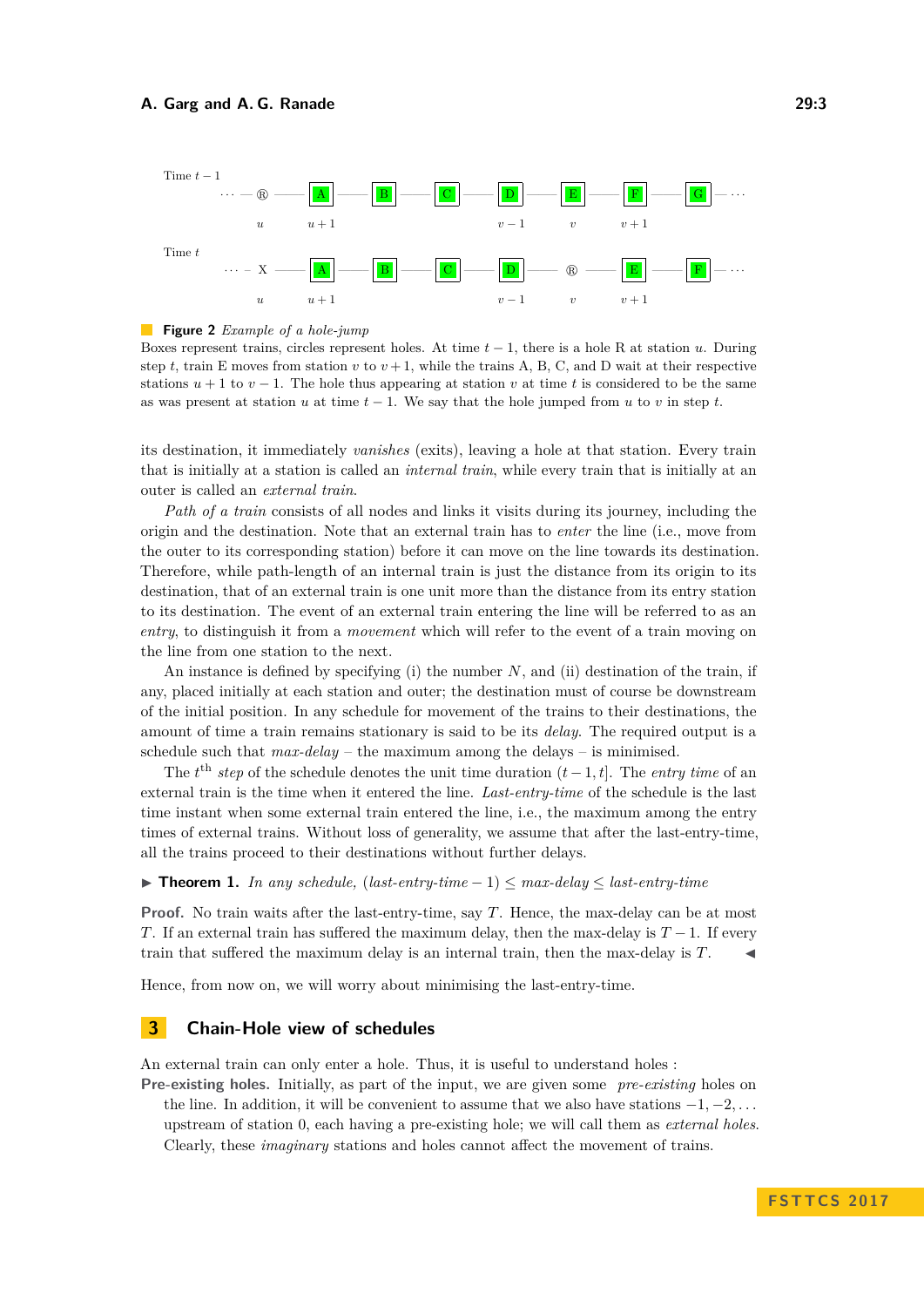### **29:4 Train Scheduling on a Unidirectional Path**



**Figure 3** *External trains enter by filling holes*

In step *t*, hole Q jumps across four links, from station *u* to station  $v = u + 4$ , and is immediately filled by an external train W that enters the line at station *v* simultaneously with the jump of Q. In the same step, another external train  $W'$  enters the line at a station  $v'$ , filling a hole S which has simultaneously jumped to *v*<sup>'</sup> from station  $v' - 2 = v + 1$ . Hence, the trains A, B, C, and D have to wait during this step, while the trains E and F as well as the hole R must move.

**Hole creation.** A hole is created when a train moves into its destination station and vanishes. **Hole destruction.** A hole is destroyed when it is *filled* by an external train.

**Hole movement (jump).** Suppose at time  $t-1$  a hole is present in station *u*. Suppose that the stations  $u + 1, \ldots, v - 1$  have trains which do not move in step *t*, while the train at station *v* moves. Then we will say that the hole at *u* at time  $t-1$  has jumped to *v* in step *t*. Similarly, if the trains at stations  $0, 1, \ldots, s-1$  wait and the train at *s* moves, we consider that to be a jump of an external hole from station −1 to station *s*.

Note that in a single step, a hole can jump across any number of links, while a train can only move across one link (to an adjacent station). However, hole-jumps and train-movements cannot overlap, as delineated in Lemma [2,](#page-3-0) which follows from the above definitions.

<span id="page-3-0"></span>► **Lemma 2.** *If two holes jump in the same step, then the paths of those jumps must be link-disjoint, i.e., they do not share any link. If a train-movement occurs in the same step as a hole-jump, then their paths too must be link-disjoint.*

### **3.1 Chains induced by a schedule**

In any given schedule, consider an external train p that enters the line by filling a hole  $\bar{h}$ . Define  $\overline{h}$  as the predecessor of p. If  $\overline{h}$  is created by the exit of another train  $\overline{p}$ , then define  $\bar{p}$  as the predecessor of  $\bar{h}$ . This procedure will link every external train into an alternating sequence of trains and holes. Each such maximal sequence is called a *chain*.

The first element of a chain can either be an internal train or a pre-existing hole, both of which do not have predecessors. That train or hole is said to be the *beginning* of the chain. Let *c* be a chain and station  $s_0$  be the initial position of its beginning. Let  $p_k$  be the last train of *c*, and  $s_k$  the entry station of  $p_k$ . Then the *span* of chain *c* is defined as the interval  $[s_0, s_k]$ . The last train  $p_k$  is said to be the *terminal train* of the chain, while all other trains of the chain are said to be its *non-terminal trains* (Figure [4\)](#page-4-1). Every link within the span of a chain *c* is either run over by a non-terminal train of *c*, or jumped over by a hole of *c*. We say that the chain *crosses* all these links. Note that the links run over by the terminal train of a chain are, by definition, not crossed by the chain.

 $\triangleright$  **Definition 3.** *Congestion produced in a link*, say *l*, by a set C of chains is defined as the number of those chains in C which cross *l*. *Congestion of a set* of chains is the maximum congestion produced by the set in any link (including those upstream of station 0).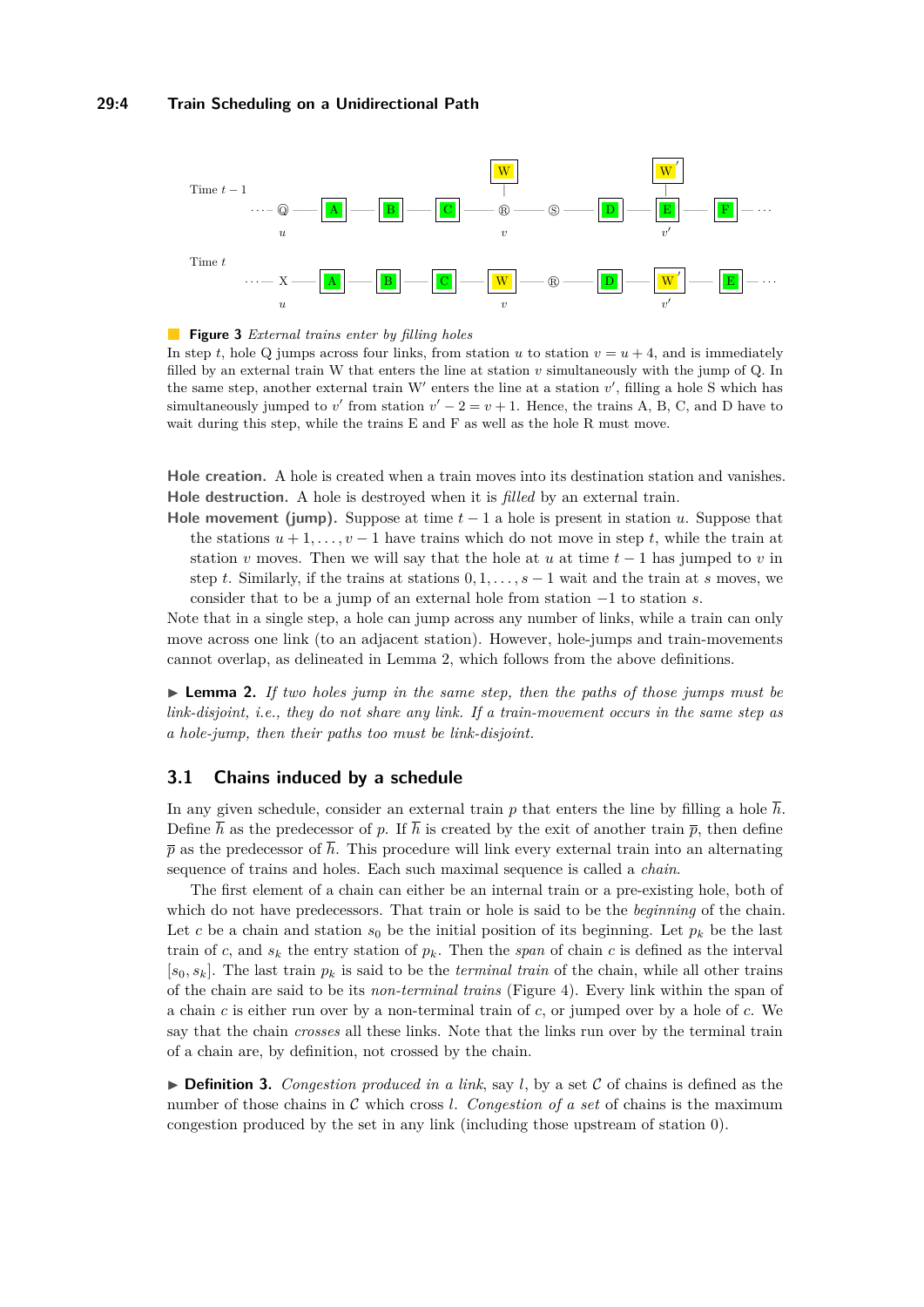<span id="page-4-1"></span>

|                                                                                                                                                                                                                                                                                                                                 |       |                | span   |  |                |           |               |
|---------------------------------------------------------------------------------------------------------------------------------------------------------------------------------------------------------------------------------------------------------------------------------------------------------------------------------|-------|----------------|--------|--|----------------|-----------|---------------|
| start                                                                                                                                                                                                                                                                                                                           | exit  | $_{\rm entry}$ | $ext$  |  | $_{\rm entry}$ | exit      | last<br>entry |
| $\bullet$ - $\cdot$ - $\cdot$ - $\cdot$ - $\circ$ - $\cdot$ - $\cdot$ $\cdot$ - $\cdot$ - $\cdot$ - $\circ$ - $\cdot$ - $\cdot$ - $\cdot$ - $\cdot$ - $\cdot$ - $\cdot$ - $\cdot$ - $\cdot$ - $\cdot$ - $\cdot$ - $\cdot$ - $\cdot$ - $\cdot$ - $\cdot$ - $\cdot$ - $\cdot$ - $\cdot$ - $\cdot$ - $\cdot$ - $\cdot$ - $\cdot$ - |       |                |        |  |                |           |               |
| $s_0$                                                                                                                                                                                                                                                                                                                           | $s_0$ | $s_1$          | $s'_1$ |  | $s_{k-1}$      | $s_{k-1}$ | $s_k$         |
| $\vert \leftarrow$ movements $\rightarrow \vert \leftarrow \text{jump(s)} \rightarrow \vert$                                                                                                                                                                                                                                    |       |                |        |  |                |           |               |

#### **Figure 4** *Spatial view of a chain*  $\langle p_0, h_0, p_1, h_1, \ldots, p_{k-1}, h_{k-1}, p_k \rangle$

Station  $s_0$  is the origin ( $\bullet$ ) of the internal train  $p_0$  with which the chain begins. Stations  $s_1,\ldots,s_{k-1},s_k$  are the entry points  $(\star)$  of external trains  $p_1,\ldots,p_{k-1},p_k$ . Stations  $s'_0,s'_1,\ldots,s'_{k-1}$ are the destinations  $(\circ)$  of non-terminal trains  $p_0, p_1, \ldots, p_{k-1}$ , where the holes  $h_0, h_1, \ldots, h_{k-1}$  get created when those trains exit. Links  $(-)$  crossed by train-movements are shown in red, while the links  $(-)$  crossed by hole-jumps are in green. Trains have not been explicitly depicted.

 $\triangleright$  **Definition 4.** We define the *age* of a chain *c* as the minimum possible time by which its terminal train, say *p*, can enter the line, i.e., the entry time *t* of *p* if it were the case that in every step before *t*, either a train of *c* moves on the line or a hole of *c* jumps and gets filled in.

In other words, the age of *c* equals the number of movements on the line to be made by its non-terminal trains, plus the number of its holes, since every hole *h* of a chain makes at least one jump – the one coinciding with the entry of the train that succeeds *h* in the chain. Note that *the age of a chain is a unit more than the sum of path-lengths of its non-terminal trains.*

<span id="page-4-2"></span> $\triangleright$  **Theorem 5.** Let S be a schedule, C the set of chains induced by S, and T the last-entry-time *in* S*. Then* C *has a congestion at most T, and every chain in* C *has an age at most T.*

**Proof.** At most one train can cross a link in a single step. When a hole jumps in a step *t* from a station  $s$  to another station  $s'$ , all trains and holes at the stations between  $s$  and  $s'$ halt during step *t*. Hence, for any link *l*, at most one train or hole can move or jump across *l* in each step, which implies that at most *T* chains can cross *l* by time *T*. Since the terminal trains of all chains have entered the line by time *T*, no chain crosses any link afterwards. Thus, congestion of any link can not exceed *T*, implying that C has a congestion at most *T*.

For any chain, movements of its trains along the line must happen at distinct times. Furthermore, the hole-jumps must also happen at distinct times and every hole must make at least one jump. Hence, the last hole-jump, which coincides with the entry of the last train of the chain, cannot be made at a time smaller than the age of the chain.

### <span id="page-4-0"></span>**4 NP-hardness**

For the decision version of Train Scheduling, the input is as given in Section [2](#page-1-0) together with an integer *T*. We are required to decide if there is a schedule  $S$  with max-delay less than *T*.

#### ▶ **Theorem 6.** *Train Scheduling is NP-hard.*

**Proof.** The reduction is from the Bin Packing problem [\[9\]](#page-12-12), for which the input is (i) a finite set  $U = \{X_1, \ldots, X_n\}$  of positive integers, (ii) an integer bin capacity *B* such that  $B \ge X_i$   $\forall i$ , and (iii) a positive integer *M*. The required decision is whether a partition of *U* into *M* disjoint subsets  $U_1, \ldots, U_M$  exists such that the sum of integers in every subset is at most *B*.

Given a Bin Packing instance, our Train Scheduling instance is as follows. We have a line with stations  $0, \ldots, N$  along with an integer *T*, where  $N = \alpha(3+(n+1)B)$ ,  $T = \alpha(B+1)$ , and  $\alpha = (n + M)$ . Stations  $T + 1, \ldots, T + M$  have holes  $h_1, \ldots, h_M$ ; other stations have internal trains going to the last station *N*. For external trains, we first have *T* trains  $p_1, \ldots, p_T$  at the outers of stations  $0, \ldots, T-1$ , each going to station *N*. We then have *n* external trains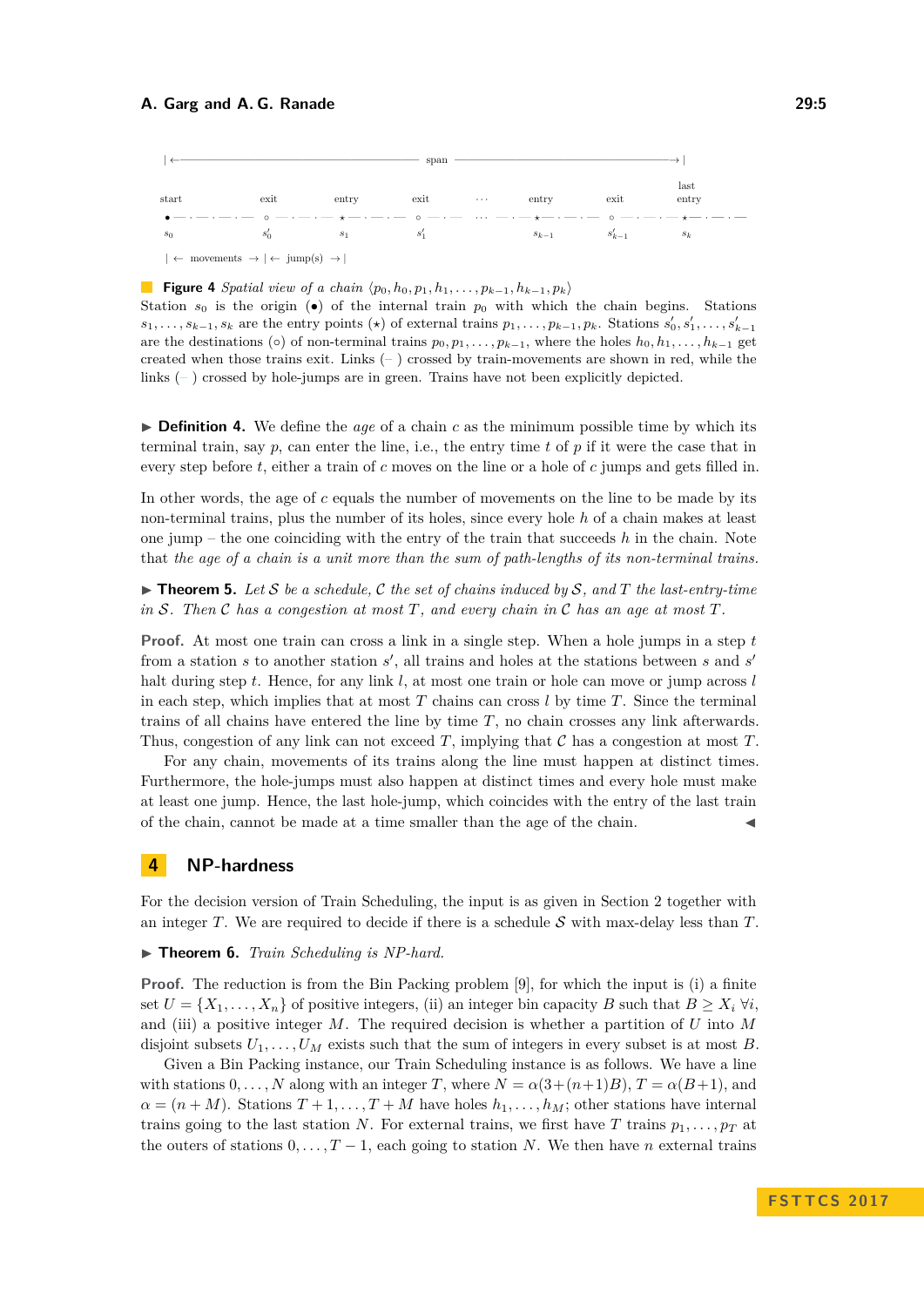#### **29:6 Train Scheduling on a Unidirectional Path**

 $q_1, \ldots, q_n$ , each  $q_i$  going a distance  $\alpha X_i$ . These wait, in any order, at the outers of stations downstream of station  $T + M$  such that their paths are disjoint, i.e., they share neither a link nor a station. Let *D* be the most downstream station among the destinations of *qi*s. We also have *M* external trains  $r_1, \ldots, r_M$  at the outers of stations  $D + 1, \ldots, D + M$ , each going to station *N*. It should be clear that for our chosen value of *N*, all these trains do fit within the network.<sup>[1](#page-5-0)</sup> To complete the proof, we make the following three observations.

First, note that the time taken for the reduction is polynomial in *n* and *B*. Since Bin Packing is strongly NP-hard, we may assume its input to be in unary. Hence, the reduction runs in time polynomial in the size of the Bin Packing instance.

Second, suppose the Bin Packing instance has a solution  $\{U_1, \ldots, U_M\}$ . Then, for the Train Scheduling instance, we can build a schedule with max-delay less than *T* as follows. We partition the external trains into  $T + M$  chains. For every  $j \in \{1, ..., T\}$ , we construct a chain  $c_j$  consisting of (i) the external hole at station  $-j$ , and (ii) the train  $p_j$ . For every  $k \in \{1, \ldots, M\}$ , we construct a chain  $c'_{k}$  consisting of (i) the hole  $h_{k}$ , (ii)  $|U_{k}|$  trains (and the holes created by their exits) corresponding to the integers in  $U_k$ , and (iii) the train  $r_k$ . Note that the age of every  $c'_k$  is  $1 + \sum_{X \in U_k} \alpha X \leq 1 + \alpha B$ , while the age of every  $c_j$  is 1.

In each step  $j \in \{1, \ldots, T\}$  we schedule the train  $p_j$  to enter the line. Note that the other  $(n+M)$  entries further downstream the line do not conflict with these T entries. Therefore, to prove that none of the external trains gets delayed by more than *T* − 1 steps, it suffices to show that the other entries can also be scheduled to take place by time *T*. In fact, we show that they can be made to take place by time  $T-1$  as follows. In each step  $k \in \{1, \ldots, M\}$ we schedule the entry of the first train of chain  $c'_{k}$ . Subsequently, in every step we prioritise entries over movements on the line. There can be at most  $n + M$  steps in which the trains  $q_i$  and  $r_k$  enter the line. In other steps, for each  $c'_k$ , one of its non-terminal trains moves on the line unless its last train  $r_k$  has already entered; there can be at most  $\alpha B - 1$  such steps. Thus, the total number of steps by the time every  $r_k$  has entered must be at most  $n + M + \alpha B - 1 = T - 1$ . Hence, the maximum delay for the external trains is  $T - 1$ . This can be easily seen to hold also for the internal trains.[2](#page-5-1)

Third, suppose the Train Scheduling instance has a schedule  $S$  with max-delay at most *T* − 1. Then we can build a solution for the Bin Packing instance as follows. From Theorem [1,](#page-2-1) it follows that the last-entry-time in schedule  $S$  can at most be *T*. Consider the set  $C$  of chains induced by S. Suppose there are more than  $T + M$  chains in C. Since all internal trains go till *N*, every chain must begin with a hole. Since there are only *M* internal holes, more than *T* chains must begin with external holes, implying a congestion more than *T* in the link  $(-1, 0)$ , which is a contradiction to Theorem [5.](#page-4-2) Hence,  $\mathcal{C}$  has at most  $T + M$  chains. Each  $p_j$  goes till the end and therefore must be the terminal train of its chain. Moreover, it cannot have any other train in its chain since no other train ends upstream of its entry station. Therefore, just  $p_j$  s take T chains. Hence, the other  $n + M$  external trains must be packed in the remaining chains, which then must be  $M$  in number since each  $r_k$  has to be the terminal train of one, say  $c'_{k}$ . From Theorem [5,](#page-4-2) age of every  $c'_{k}$  is at most  $T = \alpha(B + 1)$ . That means the sum of path-lengths of all non-terminal trains of  $c'_{k}$  is less than  $\alpha(B+1)$ , which implies that the sum of integers corresponding to the non-terminal trains in  $c'_{k}$  is strictly less than  $B + 1$ , i.e., at most *B*. Let  $U_k$  be the set of those integers. Thus, we get the required partition  $\{U_1, \ldots, U_M\}$  of the input set *U*.

<span id="page-5-1"></span><span id="page-5-0"></span> $\frac{1}{2}$   $D+M \leq (T+M+\sum_{i=1}^{n} \alpha X_i)+M \leq (\alpha(B+1)+M+n\alpha B)+M = \alpha+2M+\alpha(n+1)B$  < N <sup>2</sup> The internal trains initially at stations  $0, \ldots, T$  always move ahead during the first *T* steps while  $p_j$ s are entering the line. None of the internal trains initially at stations  $(T + M + 1), \ldots, N$  halts after time  $T-1$  by when all  $q_i$ s and  $r_k$ s have entered the line. No train, internal or external, halts after time *T*.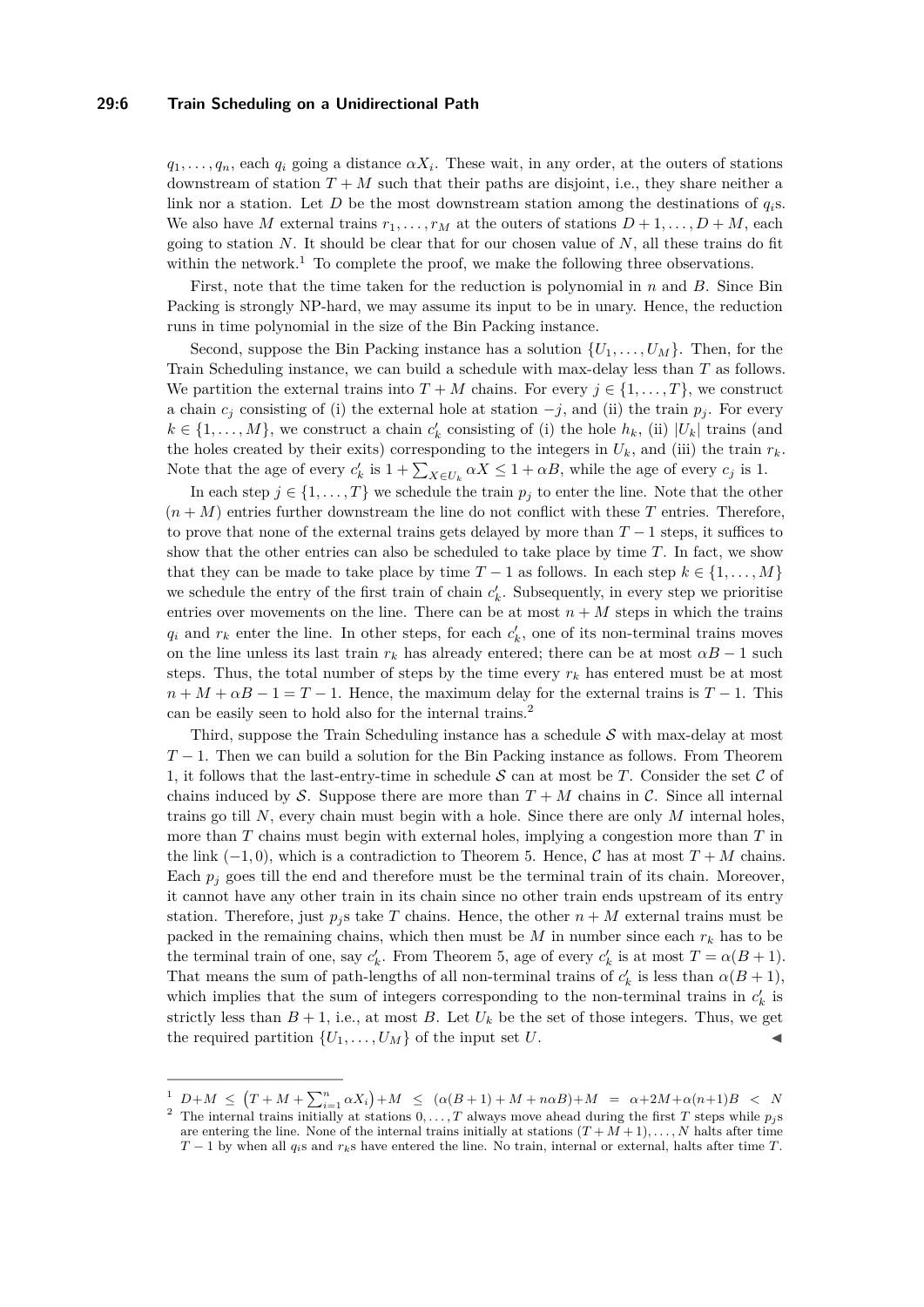### <span id="page-6-0"></span>**5 A log factor approximation**

We present a randomised approximation algorithm which builds a schedule achieving a last-entry-time  $O(T^* \log N)$  with high probability (w.h.p.), where  $T^*$  is the optimal lastentry-time. Theorem [1](#page-2-1) implies that it is also a log-factor approximation for minimising max-delay. The algorithm consists of two procedures :

- **1.** The *partitioning* procedure takes as argument a target *T*. If *T* is a feasible last-entry-time then it returns a set of chains having  $O(T)$  age and  $O(T)$  congestion, otherwise it correctly declares *T* to be infeasible.
- **2.** The *scheduling* procedure uses the set of chains returned by the partitioning procedure to generate a schedule having a last-entry-time  $O(T \log N)$  w.h.p.

The overall algorithm runs in two stages. In the first stage, by performing a binary search on *T* in the range 1 through *N*, it finds the smallest value  $\tilde{T}$  for which the partitioning procedure returns a set of chains. In the second stage, it invokes the scheduling procedure with the set of chains obtained for  $\tilde{T}$  to get a schedule  $\tilde{S}$ . Since we know that no schedule is possible with last-entry-time less than  $\tilde{T}$ , the schedule  $\tilde{S}$  – guaranteed to have last-entry-time  $O(T \log N)$  – is a log *N* approximation of the optimal. Sections [5.1](#page-6-1) and [5.2](#page-9-0) give the details.

### <span id="page-6-1"></span>**5.1 Partitioning**

The partitioning procedure is given in Algorithm [1.](#page-7-0) It is called with a target time *T*. We use the term *short* or *long* for a train to denote whether its path-length is less than or at least *T*.

### **5.1.1 Analysis**

We will compare the chains in  $\hat{\mathcal{C}}$ , as they get constructed by the procedure, with the chains in the set  $C^*$  induced by an optimal schedule, i.e., a schedule having a last-entry-time  $T$ . The comparison will show that at every station the set  $\hat{\mathcal{C}}$  has more active chains – to which the external train (if any) can be added  $-$  than  $\mathcal{C}^*$ . Additionally, it will show that the active chains of  $\hat{\mathcal{C}}$  have more capacity to accommodate external trains than the active chains of  $\mathcal{C}^*$ . This, in turn, will imply that if *T* is a feasible last-entry-time then for every external train the procedure has an active chain to add the train to, and hence it does not abort; rather, it runs to completion and returns the set of chains. In the following, we call a chain a *short chain* (*long chain*) if it ends with a short (long) train.

**Definition 7.** We define the *weight* of a chain as the sum of the path-lengths of all short trains (terminal train, if short, as well as the non-terminal trains) in the chain.

<span id="page-6-3"></span>► **Corollary 8.** *Given a target T for last-entry-time, let*  $C^*$  *be the set of chains induced by an optimal schedule, i.e., a schedule having a last-entry-time T. Then every chain in* C <sup>∗</sup> *has a* weight at most  $2T - 2$ , and every non-terminal train in  $\mathcal{C}^*$  is a short train.

Before embarking on the analysis, we make some technical modifications to  $\mathcal{C}^*$  as follows :

**1.** If  $\mathcal{C}^*$  has  $x < T$  chains beginning with external holes, then we additionally include  $T - x$ degenerate<sup>[3](#page-6-2)</sup> chains, each containing an external hole not already there in another chain.

<span id="page-6-2"></span><sup>3</sup> A chain consisting of just a hole or a short internal train (no external trains) is called a *degenerate* chain.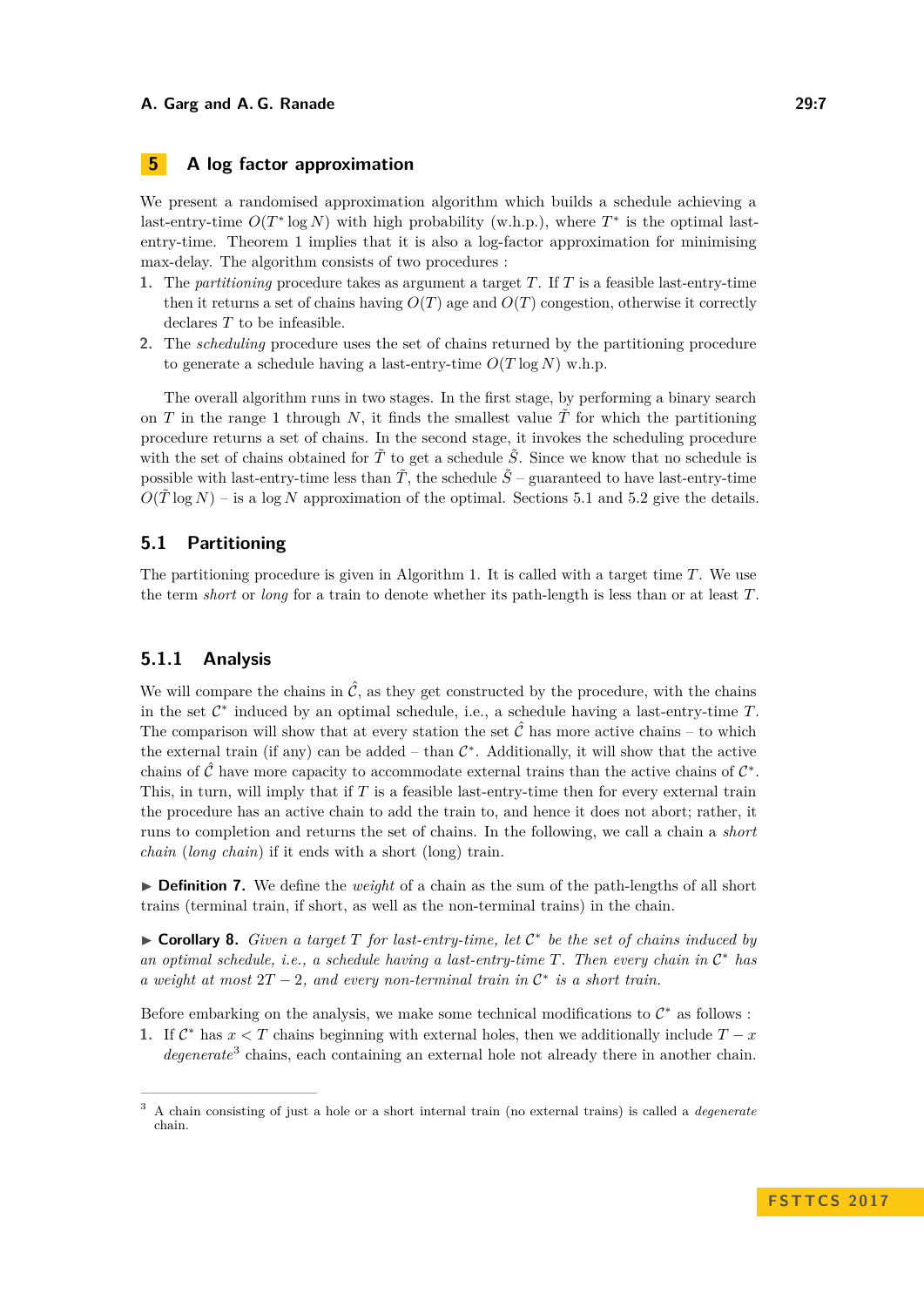#### **29:8 Train Scheduling on a Unidirectional Path**

<span id="page-7-7"></span><span id="page-7-6"></span><span id="page-7-4"></span><span id="page-7-0"></span>

| <b>Algorithm 1</b> The partitioning procedure                                                                      |  |  |  |  |  |
|--------------------------------------------------------------------------------------------------------------------|--|--|--|--|--|
| 1: Initialise set $\hat{\mathcal{C}}$ with 9T chains beginning with external holes at stations $-1, \ldots, -9T$ . |  |  |  |  |  |
| 2: Designate every chain in $\hat{\mathcal{C}}$ as <i>active</i> .                                                 |  |  |  |  |  |
| 3: for each station $s = 0, 1, , N$ do                                                                             |  |  |  |  |  |
| if exists a short external train $p$ at station $s$ then<br>4:                                                     |  |  |  |  |  |
| if exist active chains with weight $\langle 5T \rangle$ and last train ending upstream of s then<br>5:             |  |  |  |  |  |
| Add train $p$ to any such chain $c$ .<br>6:                                                                        |  |  |  |  |  |
| else<br>7:                                                                                                         |  |  |  |  |  |
| Declare $T$ as infeasible and abort.<br>8:                                                                         |  |  |  |  |  |
| end if<br>9:                                                                                                       |  |  |  |  |  |
| else if exists a long external train $p$ at station $s$ then<br>10:                                                |  |  |  |  |  |
| if exist active chains with last train ending upstream of $s$ then<br>11:                                          |  |  |  |  |  |
| Let $c$ be any such chain with maximum weight.<br>12:                                                              |  |  |  |  |  |
| Add train $p$ to chain $c$ .<br>13:                                                                                |  |  |  |  |  |
| <i>Terminate</i> chain c. {i.e., c is no longer active}<br>14:                                                     |  |  |  |  |  |
| else<br>15:                                                                                                        |  |  |  |  |  |
| Declare $T$ as infeasible and abort.<br>16:                                                                        |  |  |  |  |  |
| end if<br>17:                                                                                                      |  |  |  |  |  |
| end if<br>18:                                                                                                      |  |  |  |  |  |
| if exists a hole $h$ or a short internal train $p$ at station $s$ then<br>19:                                      |  |  |  |  |  |
| <b>if</b> the number of active chains is $9T$ then<br>20:                                                          |  |  |  |  |  |
| Let $\bar{c}$ be any active chain with maximum weight.<br>21:                                                      |  |  |  |  |  |
| Terminate chain $\bar{c}$ . {i.e., $\bar{c}$ is no longer active.}<br>22:                                          |  |  |  |  |  |
| end if<br>23:                                                                                                      |  |  |  |  |  |
| Add to $\hat{\mathcal{C}}$ a new chain c' beginning with h or p.<br>24:                                            |  |  |  |  |  |
| Designate $c'$ as active.<br>25:                                                                                   |  |  |  |  |  |
| end if<br>26:                                                                                                      |  |  |  |  |  |
| 27: end for                                                                                                        |  |  |  |  |  |
| 28: Return $\hat{\mathcal{C}}$ .                                                                                   |  |  |  |  |  |

- <span id="page-7-5"></span><span id="page-7-3"></span><span id="page-7-2"></span>**2.** For every station  $s \in \{0, \ldots, N\}$  having a hole *h* or a short internal train *p*, if  $\mathcal{C}^*$  does not contain any chain beginning at *s*, then we add a degenerate chain containing *h* or *p*.
- **3.** We extend the spans of short chains, without increasing the congestion of  $\mathcal{C}^*$  beyond  $T$ , as follows. Let  $[s, s']$  be the original span<sup>[4](#page-7-1)</sup> of any chain  $c \in \mathcal{C}^*$ . Then the span of c is extended to  $[s, s'']$ , where  $s''$  is as follows. If *c* is long, then  $s'' = s'$ ; otherwise,  $s''$  is the maximally downstream station from  $s'$  such that the congestion of  $C^*$  does not exceed  $T$ .

A chain  $c \in \mathcal{C}^*$  that has an extended span [ $s, s''$ ] is said to *begin* at station  $s$ , be *active* at all stations and on all links in the open interval  $(s, s'')$ , and be *terminated* at station  $s''$ . We say that  $C^*$  has been *maximally extended* by making these modifications. Note that this does not change the trains, holes, age, and weight of any chain already in  $\mathcal{C}^*$ .

<span id="page-7-8"></span> $\triangleright$  **Theorem 9.** If the specified target time  $T$  is feasible, then the partitioning procedure *completes successfully. Moreover, the set*  $\hat{C}$  *of chains it returns has a congestion at most*  $9T$ *, and each chain in the set has an age less than* 6*T.*

**Proof.** First note that whenever the set  $\hat{\mathcal{C}}$  has 9*T* active chains, the procedure terminates an active chain (Algorithm [1,](#page-7-0) line [20\)](#page-7-2) before adding a new one (line [24\)](#page-7-3). This implies that no

<span id="page-7-1"></span><sup>4</sup> The original span of a degenerate chain beginning at station *s* is taken to be [*s, s*].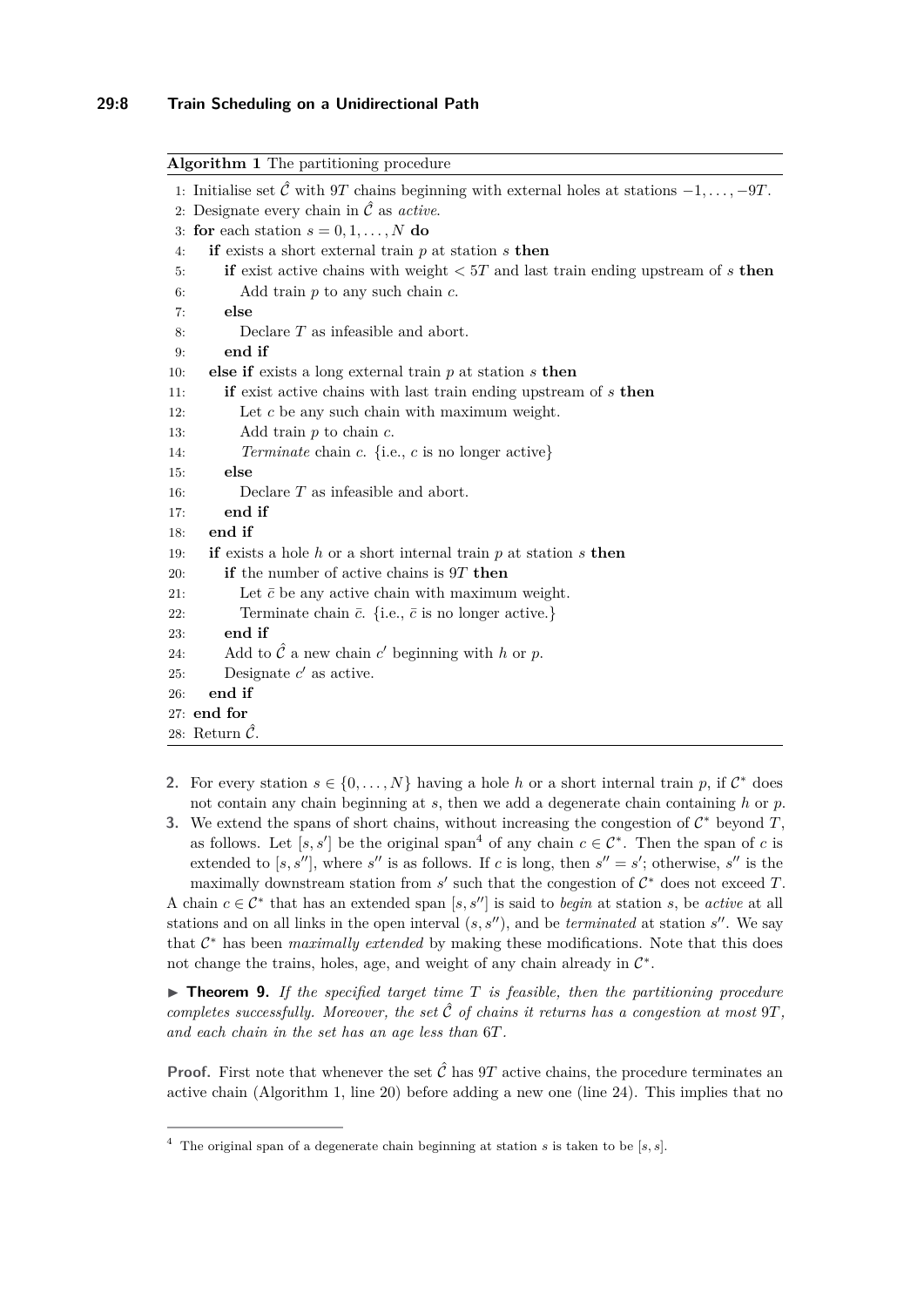more than 9*T* chains are active on any link, i.e., the congestion of  $\hat{\mathcal{C}}$  is at most 9*T*. Moreover, once the weight of a chain exceeds 5*T*, no more short trains are added to it. Hence, the weight of any chain can at most be  $(5T - 1) + (T - 1) = 6T - 2$ , and its age at most  $6T - 1 < 6T$ .

Now suppose that *T* is a feasible last-entry-time. Then there must exist an *optimal schedule*  $S^*$  achieving it. Let  $C^*$  be the maximally extended set of chains induced by  $S^*$ . For any set C of chains – particularly for  $C \in {\{\hat{\mathcal{C}}, \mathcal{C}^*\}}$  – let  $X(\mathcal{C}, s)$  denote the number of chains active on the link  $(s-1, s)$ , and let  $W(C, s)$  denote the total weight of active chains *before s*, i.e., the sum of path-lengths of all those short trains that originate upstream of *s* and belong to the chains active on  $(s - 1, s)$ . We will prove that the following hold at each station  $s \in \{0, 1, ..., N\}$ :

**Invariant I.**  $\Delta X(s) := X(\hat{C}, s) - X(C^*, s) = 8T$ 

**Invariant II.**  $\Delta W(s) := W(\hat{\mathcal{C}}, s) - W(\mathcal{C}^*, s) < 26 T^2$ 

The two invariants will imply that  $\hat{\mathcal{C}}$  has an active chain to which the external train (if any) at *s* can be added, and hence the procedure does not abort (line [8](#page-7-4) or [16\)](#page-7-5).

The proof is by induction on stations. At station 0, the invariants clearly hold. Suppose they hold at stations  $0, \ldots, s$ . Then, to prove them at station  $s+1$ , we consider all the cases :

**1.** *No external train, but a long internal train p at s*

In  $\hat{\mathcal{C}}$  as well as  $\mathcal{C}^*$ , neither any train is added nor any chain begins at *s*. In  $\hat{\mathcal{C}}$ , by construction, no chain is terminated at *s*, implying  $X(\hat{C}, s+1) = X(\hat{C}, s)$  and  $W(\hat{C}, s+1) =$  $W(\hat{C}, s)$ . In  $\mathcal{C}^*$ , since  $X(\mathcal{C}^*, s) \leq T$  and no chain begins at *s*, termination of a chain at *s* would mean that its extended span is not maximal – a contradiction to that  $\mathcal{C}^*$  is maximally extended. Hence, in  $\mathcal{C}^*$  as well no chain is terminated at *s*, that is,  $X(\mathcal{C}^*, s+1) = X(\mathcal{C}^*, s)$ and  $W(\mathcal{C}^*, s+1) = W(\mathcal{C}^*, s)$ . Clearly, both the invariants hold at  $s+1$ .

<span id="page-8-1"></span>**2.** *No external train, but a hole h or a short internal train p at s*

In  $\hat{\mathcal{C}}$  as well as  $\mathcal{C}^*$ , a chain begins at *s*. If  $X(\hat{\mathcal{C}}, s) = 9T$ , then from Invariant I,  $X(\mathcal{C}^*, s) = T$ , and hence a chain is terminated at  $s$  in each set (implied for  $\hat{\mathcal{C}}$  by construction, and for  $\mathcal{C}^*$  by congestion  $\leq T$ ). Otherwise, no chain is terminated in either (by construction of  $\hat{\mathcal{C}}$ , and by  $C^*$  being maximally extended). Both ways, Invariant I holds at  $s + 1$ .

For Invariant II, we first note that in each of the two sets, the chain beginning at *s* with *h* or *p* contributes the same additional weight – 0 (if it is *h*) or some  $\ell < T$  (if it is *p*) – to the total weight of active chains before  $s + 1$ . If no chain is terminated at  $s$ , then Invariant II clearly holds at  $s + 1$ . Otherwise, we need to consider two subcases :

- <span id="page-8-2"></span>**a.** Suppose in  $\hat{\mathcal{C}}$ , the chain terminated at *s* has weight 2*T* or more, then  $\Delta W(s + 1)$  can only be smaller than  $\Delta W(s)$ , since in  $\mathcal{C}^*$  the weight of the chain terminated at *s* can at most be  $2T - 2$ . Therefore, Invariant II holds at  $s + 1$ .
- **b.** Suppose in  $\hat{\mathcal{C}}$ , the chain terminated at *s* has weight less than 2*T*. Then, since it has maximum weight among all chains active on  $(s - 1, s)$ , each of the other active chains must also have a weight less than 2T. The same chains are also active on  $(s, s+1)$  with same weights before  $s + 1$  as before *s*. The only additional chain active on  $(s, s + 1)$  is the one beginning at *s* and having weight 0 or  $\ell < T$ . Then  $X(\hat{C}, s + 1) < 9T$  implies  $W(\hat{C}, s + 1) < 18T^2$ . Since  $W(C^*, s + 1) \geq 0$ , Invariant II holds at  $s + 1$ .

### <span id="page-8-0"></span>**3.** *A short external train*  $p'$ , and a long internal train  $p$  at  $s$

Since in  $\mathcal{C}^*$  the train  $p'$  must belong to some chain active on  $(s-1,s)$ ,  $X(\mathcal{C}^*,s) \geq 1$ . Then Invariant I implies  $X(\hat{C}, s) \geq 8T + 1$ . Moreover,  $X(C^*, s) \leq T$  since the congestion of  $C^*$  is at most *T*, and from Corollary [8](#page-6-3) the weight of any chain in  $C^*$  is at most  $2T - 2$ . Hence,  $W(\mathcal{C}^*, s) < 2T^2$ , and by Invariant II,  $W(\hat{\mathcal{C}}, s) < 26T^2 + 2T^2 = 28T^2$ . In  $\hat{\mathcal{C}}$ , out of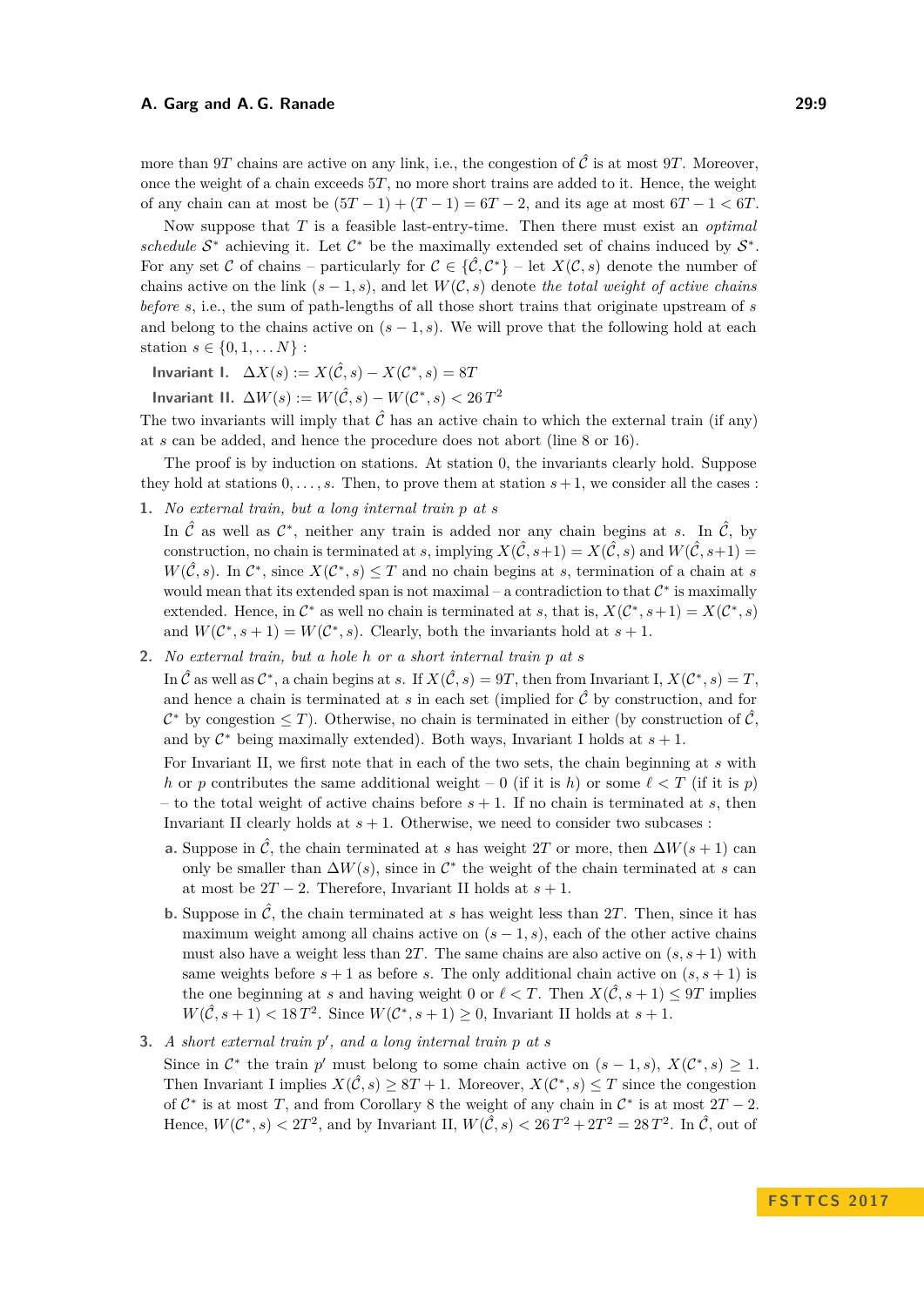#### **29:10 Train Scheduling on a Unidirectional Path**

all chains active on  $(s-1, s)$ , only less than 2T may end at or downstream of  $s$ <sup>[5](#page-9-1)</sup>. Thus, more than 6*T* active chains must end upstream of *s*. Then for the average weight, say  $\overline{W}$ , of upstream ending active chains, we have  $\overline{W} < \frac{28T}{6} < 5T$ . Since the average weight before *s* of the upstream ending active chains is less than 5*T*, at least one of these chains must have weight less than  $5T$ , that is,  $p'$  can be added to it. Hence, the partitioning procedure will evaluate the condition in line [5](#page-7-6) as true, and will not abort.

Train *p*, being a long internal train, does not belong to any chain, i.e., no chain begins or is terminated at *s* either in  $\hat{\mathcal{C}}$  or in  $\mathcal{C}^*$ . Therefore,  $X(\hat{\mathcal{C}}, s + 1) = X(\hat{\mathcal{C}}, s)$ ,  $X(\mathcal{C}^*, s + 1) =$  $X(\mathcal{C}^*, s)$ , and  $\Delta X(s+1) = \Delta X(s)$ . Moreover, addition of *p*' increments the total weight of active chains by the same amount in both the sets, and hence does not change the difference, i.e.,  $\Delta W(s+1) = \Delta W(s)$ . Thus, both the invariants hold at  $s+1$ .

- **4.** *A short external train*  $p'$ , and a hole  $h$  or a short internal train  $p$  at  $s$ By the same argument as in case [3,](#page-8-0) the partitioning procedure will not abort; rather  $p'$ will get added to an active chain in  $\hat{\mathcal{C}}$ , incrementing the total weight of active chains by the same amount as in  $\mathcal{C}^*$ . Then, by the argument of case [2,](#page-8-1) the invariants hold at  $s + 1$ . **5.** *A long external train*  $p'$ , and a long internal train  $p$  at  $s$ 
	- By the same argument as in the earlier part of case [3,](#page-8-0) in  $\hat{\mathcal{C}}$  the number of active chains ending upstream of *s* is more than 6*T*. Therefore, the partitioning procedure will evaluate the condition in line [11](#page-7-7) as true, and will not abort; rather it will add  $p'$  to a chain, say *c*, which in the current case will be terminated at *s*. Since one chain is terminated at *s* out of the  $X(\hat{C}, s)$  chains active on  $(s-1, s)$  in  $\hat{C}$ ,  $X(\hat{C}, s+1) = X(\hat{C}, s) - 1$ . In  $\mathcal{C}^*$  too, a chain (the one containing *p*<sup> $\prime$ </sup>) is terminated at *s*, i.e.,  $X(\mathcal{C}^*, s+1) = X(\mathcal{C}^*, s) - 1$ . Hence, Invariant I holds at  $s + 1$ . For Invariant II, we need to consider two subcases :
		- **a.** Suppose in  $\hat{\mathcal{C}}$ , the chain terminated at *s* has weight 2*T* or more. Then, by the same argument as in case [2a,](#page-8-2) Invariant II holds at  $s + 1$ .
		- **b.** Suppose in  $\hat{\mathcal{C}}$ , the chain terminated at *s* has weight less than 2*T*. Then each of the other upstream ending active chains too must have a weight less than 2*T*, and we know that each of the (less than 2*T*) downstream ending active chains has weight less than 6*T*. The same chains are also active on  $(s, s + 1)$  with same weights before  $s + 1$ as before *s*. Then  $X(\hat{C}, s + 1) \le 9T$  implies  $W(\hat{C}, s + 1) < 7T \cdot 2T + 2T \cdot 6T = 26T^2$ . Since  $W(\mathcal{C}^*, s+1) \geq 0$ , Invariant II holds at  $s+1$ .
- <span id="page-9-3"></span><span id="page-9-2"></span>**6.** *A long external train*  $p'$ , and a hole  $h$  or a short internal train  $p$  at  $s$ In each of the sets  $\hat{\mathcal{C}}$  and  $\mathcal{C}^*$ ,  $p'$  is added to a chain which is then terminated at *s*, and a chain begins at *s* with *h* or *p*. For  $\hat{C}$  by construction, and for  $C^*$  being maximally extended, no other chain is terminated at *s*. Therefore,  $X(\hat{C}, s + 1) = X(\hat{C}, s)$  and  $X(\mathcal{C}^*, s+1) = X(\mathcal{C}^*, s)$ , implying that Invariant I holds at  $s+1$ . For the change in total weights due to the termination of a chain, the same arguments hold as in the cases [5a](#page-9-2) and [5b.](#page-9-3) Moreover, the chain that begins at *s* contributes to the total weight of active chains before  $(s + 1)$  by the same amount in  $\hat{\mathcal{C}}$  as in  $\mathcal{C}^*$ . Hence, Invariant II also holds at  $s+1$ .

### <span id="page-9-0"></span>**5.2 Scheduling**

If *T* is a feasible last-entry-time, then a chain set  $\hat{\mathcal{C}}$  is returned by the partitioning procedure, and has a congestion  $O(T)$  and maximum age  $O(T)$ . Clearly, the age and congestion are

<span id="page-9-1"></span><sup>&</sup>lt;sup>5</sup> The last train  $p^{\dagger}$  in such a chain *c* ends at or downstream of *s*, and has a path-length less than *T* since if *p* † were long then *c* would already be terminated before *s*. Therefore, *p* † must originate at one of the *T* − 1 nearest stations before *s*, each of which has at most two trains – one internal and one external.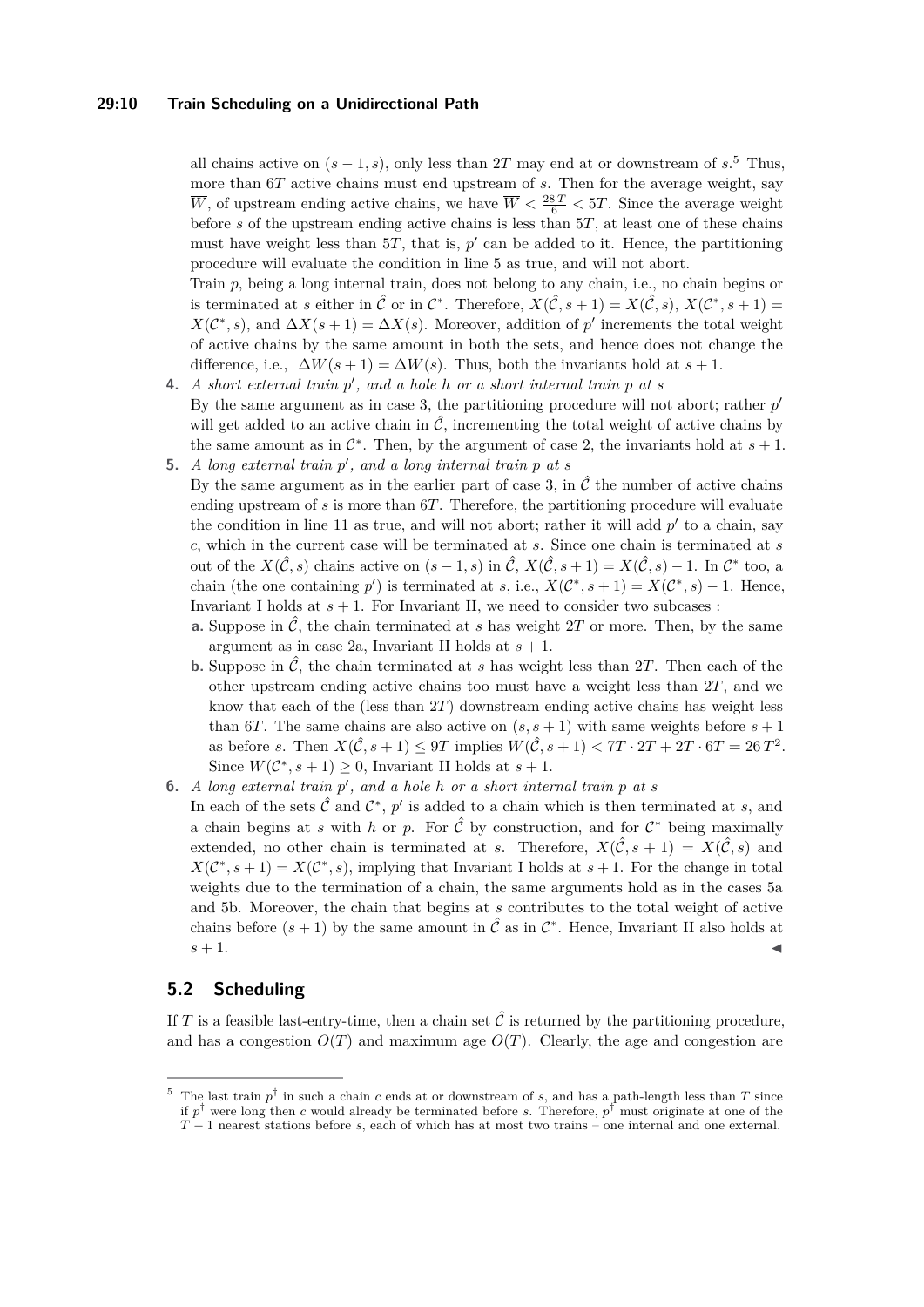lower bounds on the last-entry-time with which the chains can be scheduled. However, to schedule them with last-entry-time better than  $\Theta(T^2)$ , the train-movements and hole-jumps of different chains need to be effectively pipelined. This is the goal of our scheduling procedure.

The procedure first splits the original big problem of scheduling the chains into several small scheduling problems. For this, it assigns a random initial rank  $O(T)$  independently to every chain, and then successively incremental ranks to the holes and the movements of non-terminal trains of the chain. Since the total number of train-movements and holes in any chain is  $O(T)$ , the maximum value of rank assigned is  $O(T)$ . The original big problem has thus been broken down to as many small problems as the total number  $\Gamma = O(T)$  of distinct ranks. The *i*<sup>th</sup> small problem consists of the train-movements and holes of rank *i*, and the goal is to make every hole jump over its entire *extent* (Section [5.2.1\)](#page-10-0) as well as to perform all the train-movements. Each small problem involves at most one hole or train-movement from every chain, and has a congestion  $O(\log N)$  w.h.p. Note that the idea of using random delays in order to achieve effective pipelining is not new – it has been used in many previous works, e.g. [\[14\]](#page-12-3) and [\[13\]](#page-12-13).

Next, the procedure solves each small problem by using interval graph colouring to partition its set of train-movements and holes into  $O(\log N)$  subsets. The colouring ensures that the extents of hole-jumps and train-movements in each subset are mutually disjoint, so that they can be scheduled to take place in a single step.

Thus, the procedure consists of two subroutines – (i) the *ranking subroutine* which assigns the ranks, and (ii) the *scheduling subroutine* which builds the schedule as a sequence of several phases, the *i*<sup>th</sup> phase consisting of hole-jumps and train-movements of rank *i*. The number of distinct values of the ranks is  $O(T)$ , as we prove in Theorem [10.](#page-11-1) The number of steps in every phase is  $O(\log N)$  w.h.p., as proved in Theorem [11.](#page-11-2) Hence, the schedule achieves a last-entry-time  $O(T \log N)$  w.h.p.

### <span id="page-10-0"></span>**5.2.1 The ranking subroutine**

First, to every chain  $c \in \hat{\mathcal{C}}$ , independently assign a random initial rank  $\gamma(c)$  from the range  $\{1, 2, \ldots T\}$ . Then, to every entry and movement in chain *c* (except movements following the entry of the terminal train, say  $p^{\dagger}$ , of *c*), assign a rank equal to the sum of  $\gamma(c)$  and the number of previous movements and entries in the chain. Let  $\gamma(c, \dagger)$  denote the rank of the last entry, that of the terminal train  $p^{\dagger}$ , in chain *c*. Let  $\Gamma$  be the maximum among all ranks.

For every link  $(s - 1, s)$  on the path of a train p on the line, the *extent* of movement of p across that link is defined as the interval  $(s-1, s)$ . For every external train  $p'$  that enters a station  $s'$  filling a hole  $h$  either pre-existing or created at some station  $s < s'$ , the *extent of* entry of  $p'$  is defined as  $(s, s')$ ; the hole h is also said to have the same extent.

#### **5.2.2 The scheduling subroutine**

For each  $i \in \{1, \ldots, \Gamma\}$ , in  $i^{\text{th}}$  phase, all movements and entries having rank *i* are scheduled. Since those with overlapping extents cannot be scheduled in same step, a minimal interval colouring is first computed for the set of all extents with rank *i*. Movements and entries (only those not already scheduled for an earlier step as *incidental movements and entries*) whose extents have colour *j* are scheduled for the  $j^{\text{th}}$  step of the  $i^{\text{th}}$  phase; interval colouring ensures that they do not conflict. Thus, if  $K_i$  is the number of colours used in the colouring, then the *i*<sup>th</sup> phase has  $K_i$  steps. Hence, last-entry-time of the schedule is at most  $\sum_{i=1}^{\Gamma} K_i$ . All external trains have entered the line by the end of the  $\Gamma^{th}$  phase. Therefore, after that, all trains not already vanished are trivially scheduled to move non-stop to their destinations.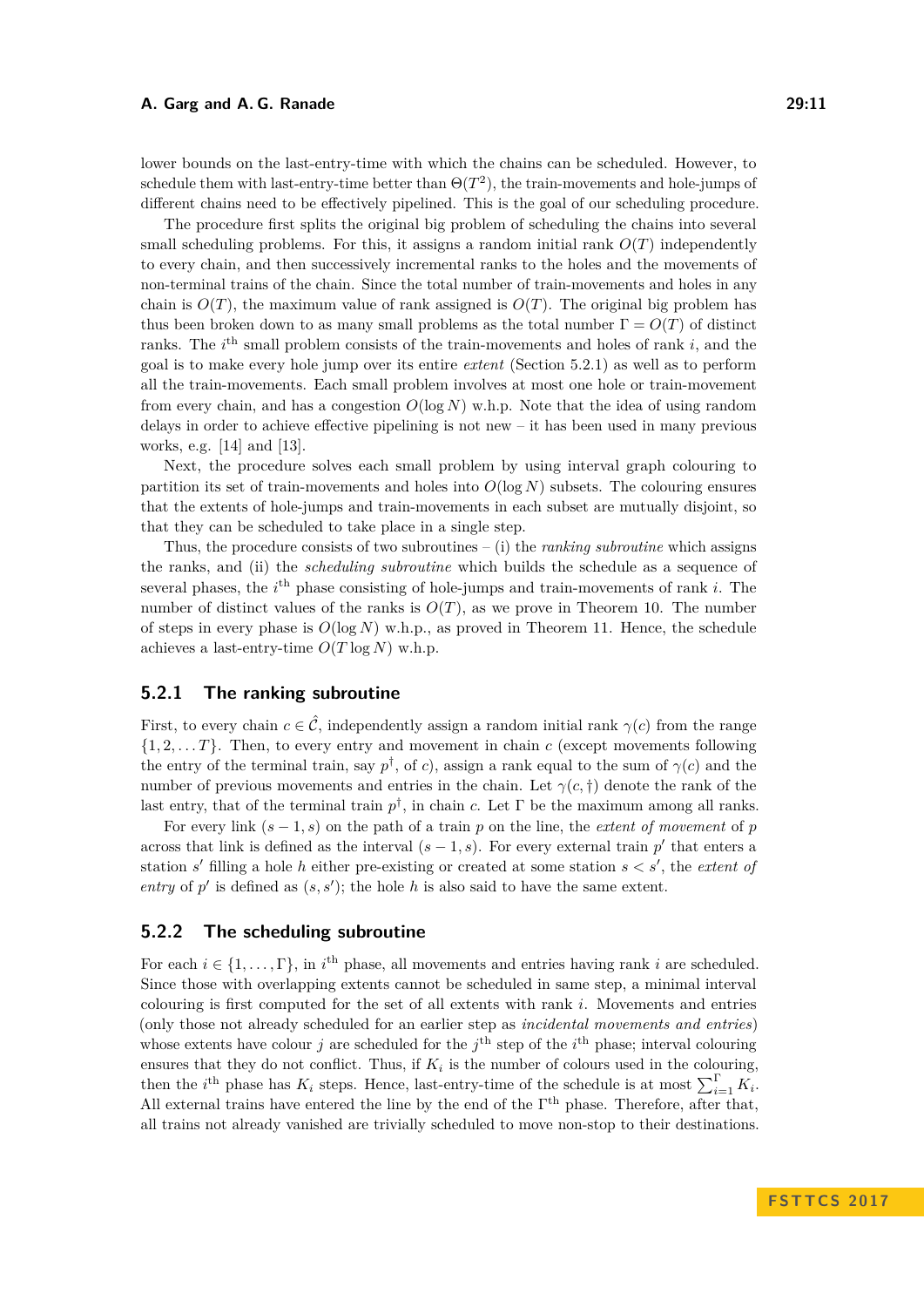#### **29:12 Train Scheduling on a Unidirectional Path**

Note that for the  $j^{\text{th}}$  step of  $i^{\text{th}}$  phase, along with the *designated* movements and entries (i.e., the ones having rank  $i$  and colour  $j$ ), those movements (with higher value of rank or colour) are also scheduled which do not conflict with the designated ones. Similarly, those non-conflicting entries (with higher rank or colour) also take place in the same step whose holes-to-be-filled happen to move to the respective entry stations in this step. These additional movements and entries are what we earlier qualified as *incidental*.

#### **5.2.3 Analysis**

#### <span id="page-11-1"></span>I **Theorem 10.** Γ *<* 7*T*

**Proof.** By definition, rank  $\gamma(c, \dagger)$  assigned to the last entry of a chain *c* is one unit less than the sum of the age of *c* and its initial rank  $\gamma(c) \leq T$ . From Theorem [9,](#page-7-8) the age of every chain in  $\hat{\mathcal{C}}$  is less than 6*T*. Hence,  $\gamma(c, \dagger) < 7T$  for every chain *c*, and  $\Gamma = \max_c \gamma(c, \dagger) < 7T$ .

<span id="page-11-2"></span>▶ **Theorem 11.** *For each*  $i \in \{1, \ldots, \Gamma\}$ *, number of steps in the i<sup>th</sup> phase is*  $O(\log N)$  *w.h.p.* 

**Proof.** Let  $\hat{\mathcal{C}}$  be the set of chains returned by the partitioning procedure for target time *T*. Let *r* ≤ Γ be any rank, and *l* be any link. From Theorem [9,](#page-7-8) the congestion produced by  $\hat{\mathcal{C}}$  in *l* is at most 9*T*. For each of at most 9*T* chains which cross *l*, extent of exactly one movement or entry of the chain includes  $l$ . Let  $E_l$  be the set of all extents which include  $l$ . Then  $|E_l| \leq 9T$ , and the extents in  $E_l$  belong to distinct chains.

For every extent  $\epsilon \in E_l$ , let  $X_{\epsilon}$  be a binary random variable which takes a value 1 if the extent  $\epsilon$  is assigned the rank r, and a value 0 otherwise. Note that the value of  $X_{\epsilon}$ depends entirely on the random initial rank  $\gamma(c_{\epsilon})$  assigned to the chain, say  $c_{\epsilon}$ , to which the extent  $\epsilon$  belongs. Moreover, recall that the random rank is assigned to  $c_{\epsilon}$  independently of other chains. Then, since the extents in  $E_l$  belong to different chains,  $X_{\epsilon}$  are independent Bernoulli random variables. Furthermore, for any extent  $\epsilon$ , at most one (if any) out of  $T$ equally probable values for  $\gamma(c_{\epsilon})$  can lead to rank *r* be assigned to  $\epsilon$ , i.e.,  $P[X_{\epsilon} = 1] \leq \frac{1}{T}$ .

Let  $X := \sum_{\epsilon \in E_l} X_{\epsilon}$ , i.e., X counts the extents which include *l* and have rank *r*. Then  $\mu := \mathbb{E}[X] \le \frac{|E_l|}{T} \le 9$ . Applying the Chernoff bound  $P[X \ge \lambda] \le \left(\frac{\lambda}{\mu e}\right)^{-\lambda}$   $\forall \lambda \ge 0$ , we have :  $P[X \ge k \lg N] \le \left(\tfrac{k \lg N}{9e}\right)^{-k \lg N} = \left(\tfrac{9e}{k \lg N}\right)^{k \lg N} \le \tfrac 1{4^{k \lg N}} = N^{-2k} \quad \forall k \ge 9e, \forall N \ge 16$ Thus, the probability that *l* is included in more than  $k \lg N$  extents with rank r is less than

*N*<sup>-2*k*</sup>. Since there are only *N* links and only Γ different values for rank, and since Γ < 7*T* from Theorem [10,](#page-11-1) the probability that any link is included in more than *k* lg *N* extents having same rank is less than  $\frac{N \cdot 7T}{N^{2k}} < N^{-k}$ . That is, the probability that no more than *k* lg *N* extents of same rank include a common link is greater than  $(1 - N^{-k})$ . Therefore, with a probability greater than  $(1 - N^{-k})$ , for every  $i \in \{1, \ldots, \Gamma\}$ , the number  $K_i$  of colours required in the minimal colouring of the extents with rank *i* is at most *k* lg *N*, and hence the number of steps in the  $i^{\text{th}}$  phase is at most  $k \lg N$ .

### <span id="page-11-0"></span>**6 Conclusion**

The most important open question is whether computing a constant factor approximation for the Train Scheduling problem is NP-hard. Natural generalisations – like multiple platforms at stations, unequal lengths of links, different speeds of trains, relative priorities of trains, and multiple parallel links between stations – should also be studied to bring the model closer to real-life problems.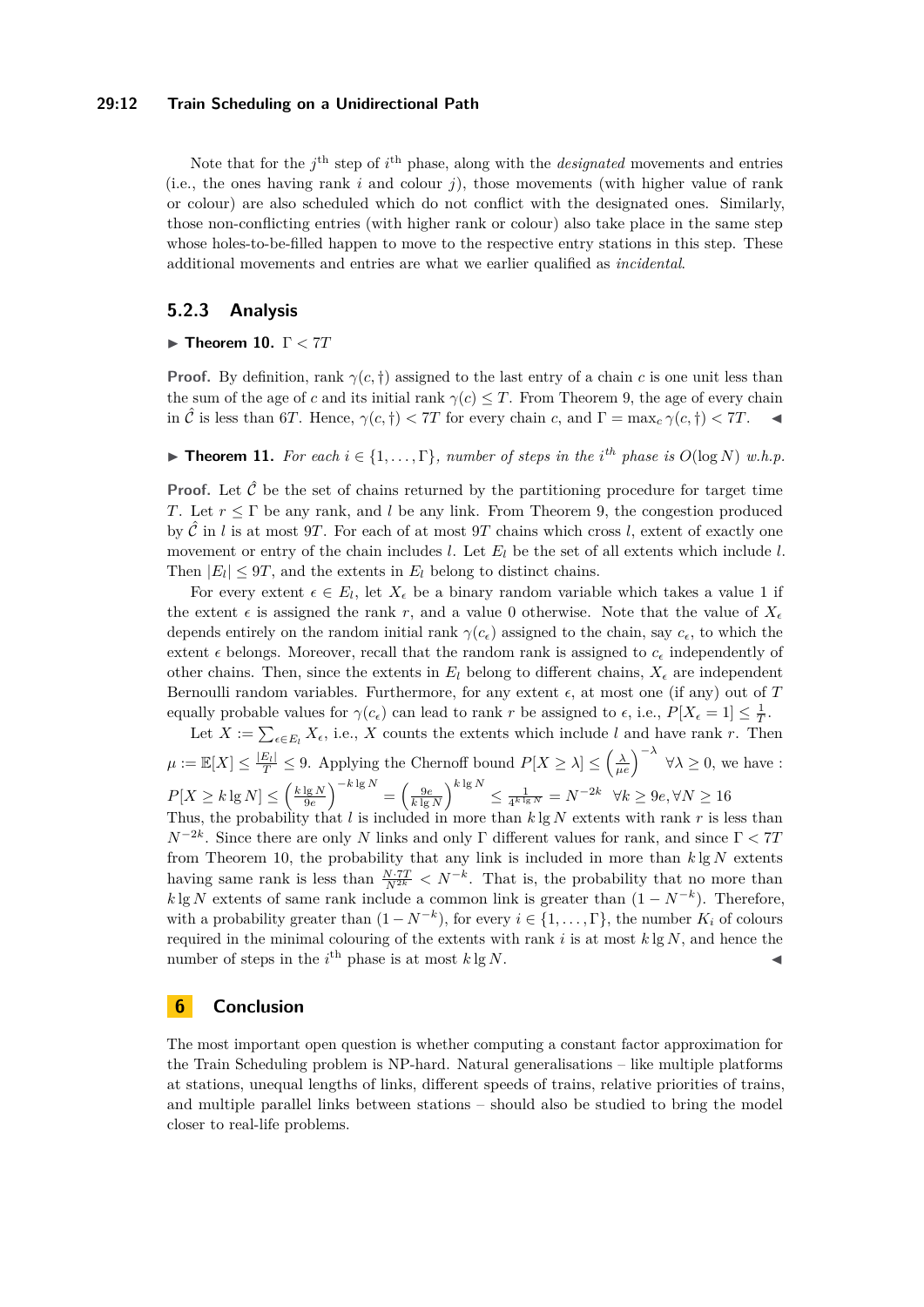#### **References**

- <span id="page-12-0"></span>**1** V. Cacchiani, D. Huisman, M. Kidd, L. Kroon, P. Toth, L. Veelenturf, and J. Wagenaar. An overview of recovery models and algorithms for real-time railway rescheduling. *Transportation Research Part B: Methodological*, 63:15–37, 2014. [doi:10.1016/j.trb.2014.01.009](http://dx.doi.org/10.1016/j.trb.2014.01.009).
- <span id="page-12-5"></span>**2** X. Cai, C.J. Goh, and Alistair I. Mees. Greedy heuristics for rapid scheduling of trains on a single track. *IIE Transactions*, 30(5):481–493, May 1998. [doi:10.1023/A:1007551424010](http://dx.doi.org/10.1023/A:1007551424010).
- <span id="page-12-6"></span>**3** Gabrio Caimi, Fabián A. Chudak, Martin Fuchsberger, Marco Laumanns, and Rico Zenklusen. A new resource-constrained multicommodity flow model for conflict-free train routing and scheduling. *Transportation Science*, 45(2):212–227, 2011. [doi:10.1287/trsc.1100.](http://dx.doi.org/10.1287/trsc.1100.0349) [0349](http://dx.doi.org/10.1287/trsc.1100.0349).
- <span id="page-12-7"></span>**4** Te-Wei Chiang, Hai-Yen Hau, Hwan-Ming Chiang, Su-Yun Ko, and Chao-Ho Hsieh. Knowledge-based system for railway scheduling. *Data Knowl. Eng.*, 27(3):289–312, 1998. [doi:10.1016/S0169-023X\(97\)00040-2](http://dx.doi.org/10.1016/S0169-023X(97)00040-2).
- <span id="page-12-2"></span>**5** Andrea E. F. Clementi and Miriam Di Ianni. Optimum schedule problems in store and forward networks. In *Proceedings IEEE INFOCOM '94, The Conference on Computer Communications, Thirteenth Annual Joint Conference of the IEEE Computer and Communications Societies, Networking for Global Communications, Toronto, Ontario, Canada, June 12-16, 1994*, pages 1336–1343. IEEE, 1994. [doi:10.1109/INFCOM.1994.337560](http://dx.doi.org/10.1109/INFCOM.1994.337560).
- <span id="page-12-8"></span>**6** Andrea D'Ariano. *Improving real-time train dispatching: Models, algorithms and applications*. Doctoral thesis, TRAIL Research School, Deft, The Netherlands, 2008.
- <span id="page-12-1"></span>**7** Wei Fang, Shengxiang Yang, and Xin Yao. A survey on problem models and solution approaches to rescheduling in railway networks. *IEEE Trans. Intelligent Transportation Systems*, 16(6):2997–3016, 2015. [doi:10.1109/TITS.2015.2446985](http://dx.doi.org/10.1109/TITS.2015.2446985).
- <span id="page-12-9"></span>**8** Holger Flier, Matús Mihalák, Anita Schöbel, Peter Widmayer, and Anna Zych. Vertex disjoint paths for dispatching in railways. In Thomas Erlebach and Marco E. Lübbecke, editors, *ATMOS 2010 - 10th Workshop on Algorithmic Approaches for Transportation Modeling, Optimization, and Systems, Liverpool, United Kingdom, September 6-10, 2010*, volume 14 of *OASICS*, pages 61–73. Schloss Dagstuhl - Leibniz-Zentrum fuer Informatik, Germany, 2010. [doi:10.4230/OASIcs.ATMOS.2010.61](http://dx.doi.org/10.4230/OASIcs.ATMOS.2010.61).
- <span id="page-12-12"></span>**9** Michael R. Garey and David S. Johnson. *Computers and Intractability: A Guide to the Theory of NP-Completeness*. W. H. Freeman & Co., New York, NY, USA, 1979.
- <span id="page-12-4"></span>**10** J. Harbering, A. Ranade, and M. Schmidt. Single track train scheduling. In Z. Hanzalek, G. Kendall, B. McCollum, and P. Sucha, editors, *In proceedings of the 7th Multidisciplinary International Conference on Scheduling : Theory and Applications (MISTA 2015), 25 - 28 Aug 2015, Prague, Czech Republic*, pages 102–117, 2015.
- <span id="page-12-10"></span>**11** R. V. Iyer and S. Ghosh. Daryn-a distributed decision-making algorithm for railway networks: modeling and simulation. *IEEE Transactions on Vehicular Technology*, 44(1):180– 191, February 1995. [doi:10.1109/25.350284](http://dx.doi.org/10.1109/25.350284).
- <span id="page-12-11"></span>**12** Johanna Törnquist Krasemann. Design of an effective algorithm for fast response to the re-scheduling of railway traffic during disturbances. *Transportation Research Part C: Emerging Technologies*, 20(1):62–78, 2012. Special issue on Optimization in Public Transport+ISTT2011. [doi:10.1016/j.trc.2010.12.004](http://dx.doi.org/10.1016/j.trc.2010.12.004).
- <span id="page-12-13"></span>**13** Frank Thomson Leighton, Bruce M. Maggs, Abhiram G. Ranade, and Satish Rao. Randomized routing and sorting on fixed-connection networks. *J. Algorithms*, 17(1):157–205, 1994. [doi:10.1006/jagm.1994.1030](http://dx.doi.org/10.1006/jagm.1994.1030).
- <span id="page-12-3"></span>**14** Frank Thomson Leighton, Bruce M. Maggs, and Satish Rao. Packet routing and jobshop scheduling in  $O(\text{congestion} + \text{dilation})$  steps. *Combinatorica*,  $14(2):167-186$ , 1994. [doi:10.1007/BF01215349](http://dx.doi.org/10.1007/BF01215349).